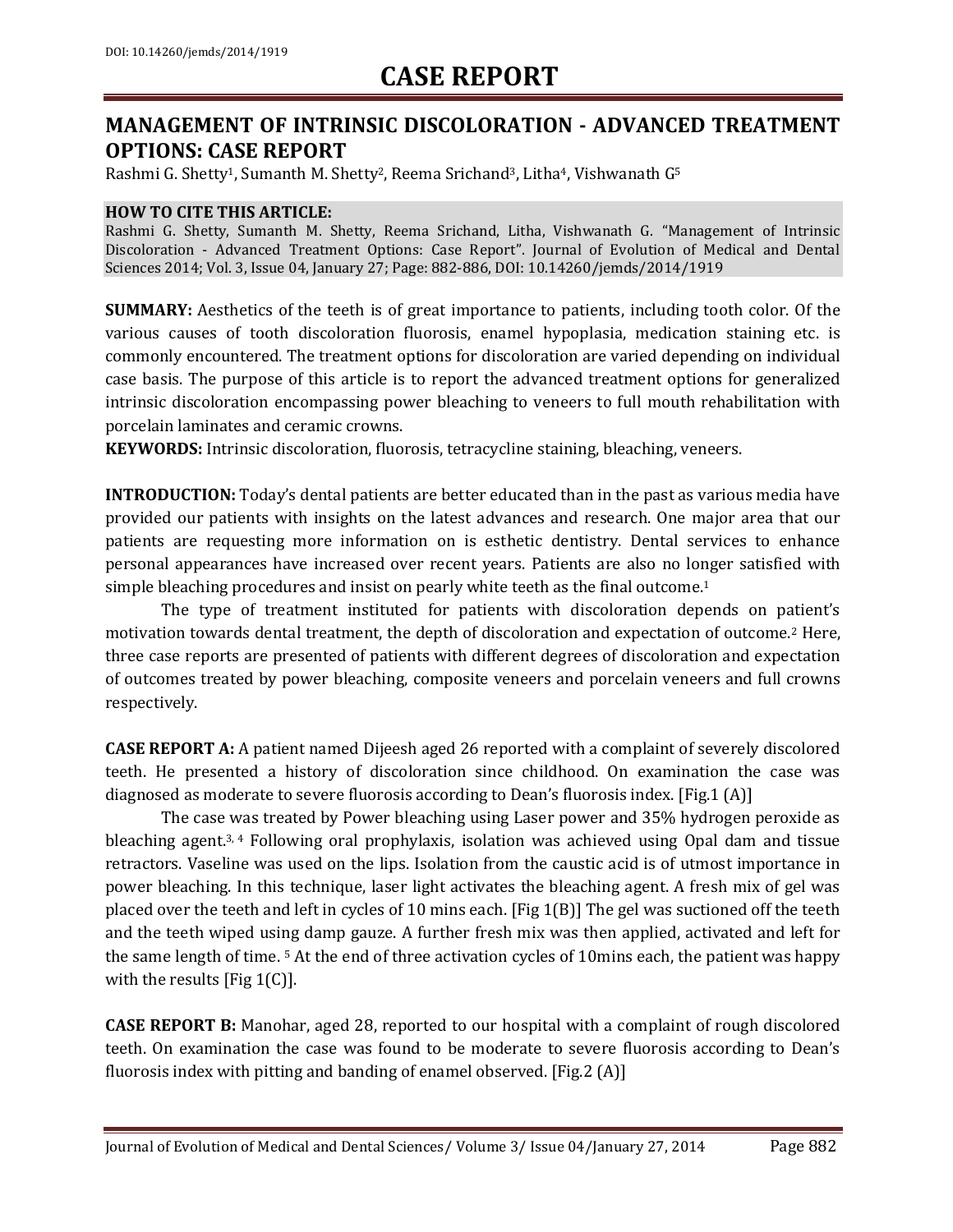Treatment was carried out by giving direct composite resin veneers from 13 -23 because of the time and financial constraints of the patient and his expectation out of the treatment for smoother whiter teeth  $\epsilon$ . Bleaching was not an option in this case due to the surface roughness and banding present which dictated an invasive procedure<sup>7</sup>. The treatment involved veneer preparation (window preparation)<sup>8</sup>, [Fig 2(B)] etching and bonding with Prime & bond followed by buildup using nano-composite ceram-X duo (Dentsply India) and polishing with Super snap (Shofu Inc., Japan). The patient got the desired result and was satisfied with the treatment. [Fig  $2(C)$ ]

**CASE REPORT C:** Patient named Shabbir, aged 29 reported with a complaint of severely discolored teeth. He was aware that his discoloration was due to the medication Tetracycline. On examination severe brownish to bluish discoloration of tooth with banding was observed. [Fig 3(A)].

The discoloration was generalized and the patient had high expectations out of the treatment with respect to alteration of the esthetics. Hence the treatment plan was construed to go ahead with Porcelain laminates for the upper anteriors from 13-23 and all-ceramic crowns for the lower anteriors 33-43 and first premolars as his occlusion was not favorable for laminates with lower.<sup>9, 10</sup> Pre operative impressions were taken, veneer and crown preparations were carried out followed by temporaries given on the same day<sup>11</sup>. The veneers and crowns were luted in the next sitting using Rely X U-100 adhesive resin cement<sup>12</sup>. [Fig 3(B)] The patient got the desired results and was happy with the treatment.[Fig 3(C)]

**DISCUSSION:** In case A, power bleaching was opted for as it gives immediate results in about an hour. In this technique, heat source, is replaced with plasma arc lamps, LED lights, or lasers. The dentist here has complete control throughout the procedure and is able to stop when the desired shade is achieved. Power bleaching works by the permeation of oxygenating per hydroxyl free radicals through enamel micro pores along a diffusion gradient and into the dentine where it oxidizes the stains and thereby bleaches the teeth.3, 4 The main advantages of this technique are that it produces immediate results and avoids problems with home bleaching procedures such as gag from trays and there is no problem of distaste as for home bleaching gel. The biggest disadvantage is the caustic nature of the 35-50% hydrogen peroxide. The need for a meticulous protocol in handling, applying, removal and disposal of these materials is essential.<sup>5</sup>

In case B, Because of the time and financial constraint given by patient, direct composite veneer treatment option was selected<sup>6</sup>. Veneers have been successfully employed for management moderate grade fluorosis. Advantage of direct composite veneer is that it is done with minimal chair time compared to indirect veneers. The only disadvantage being its wear & color stability which the patient was made aware of, that it might have to be replaced over the years 8.

In case C, patient had severe discoloration and a high motivation to undergo the best treatment. The treatment of restoring severe tetracycline discoloration patients with porcelain laminates and metal free crowns requires careful preparation.<sup>12</sup> Sensitivity of the teeth should be observed for and preparation should be limited to minimal depth required. It is very important to ask the lab to place a masking layer while fabricating the laminates. Bleaching prior to tooth preparation is also an option in case of mild discoloration.9 Advantage of this procedure is that the desired aesthetic results and functional efficiency is achieved on a long term basis.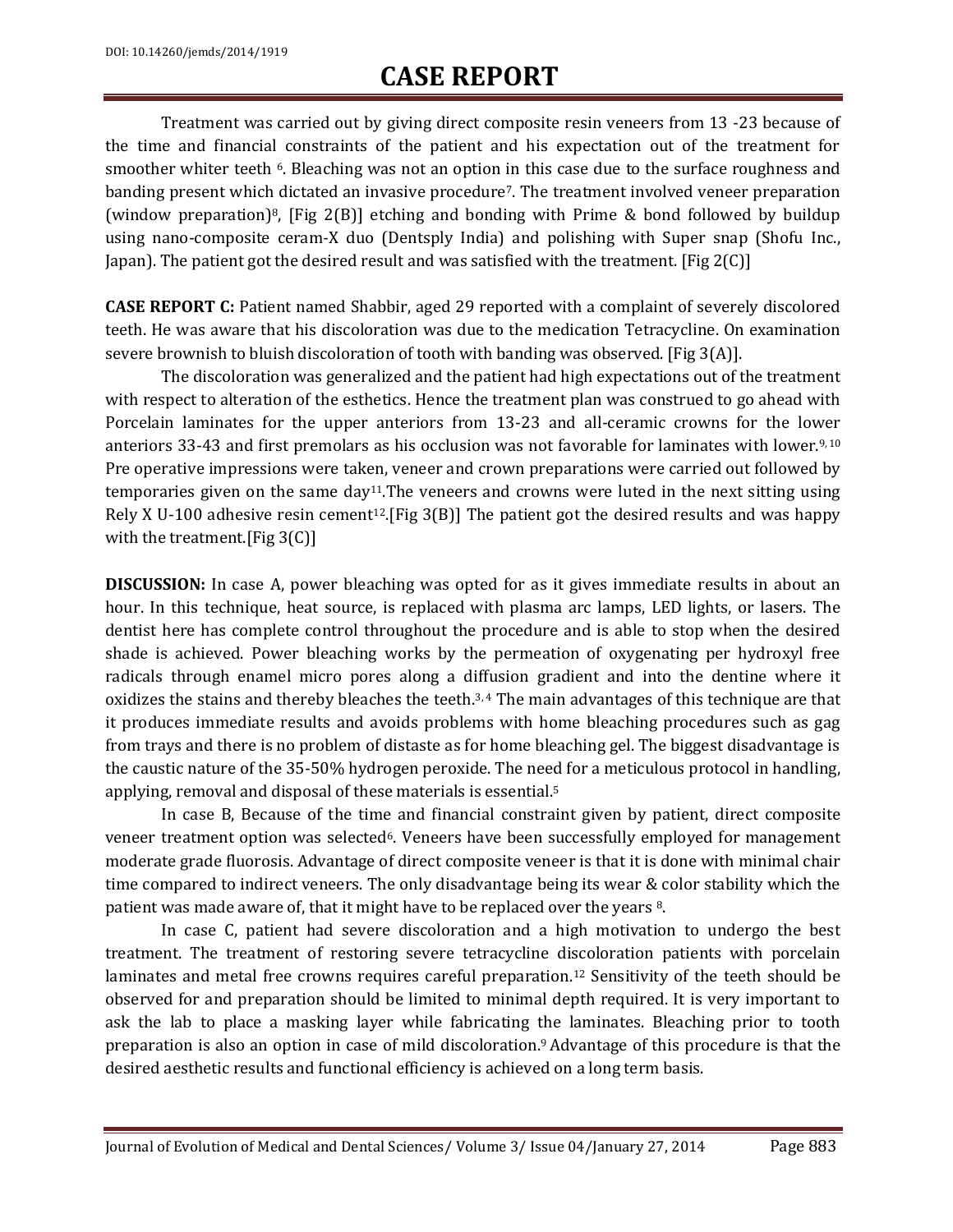In each of the treatment options described above, each one has its own advantages and disadvantages. A good clinician should be aware of all the treatment options available, assess its merits and demerits and select the best treatment option according to individual patient needs and desires.

**CONCLUSION:** Intrinsic discoloration of teeth is a major aesthetic problem. Our society tends to dislike yellowing of teeth that comes with age or stains. White teeth are not only attractive but are also indicative of nutritional health, self-esteem & hygiene1. The purpose of this article was to report various advanced treatment options for discolored teeth from a conservative bleaching management to extensive full veneer/crown restorations. So it is in the interest of both patient and dentist that the dentist be aware of all the treatment modalities available to us. Newer treatment options which combine these various treatment modalities are also emerging. However, the severity of the lesion alone determines the treatment option.

#### **REFERENCES:**

- 1. Strassler, Howard E. Vital Tooth Bleaching: An Update: Mdental Continuing Education Course. Cont Ed Insert Fall 2006; 4: 1- 8.
- 2. Sherwood IA. Fluorosis: Varied treatment options: J Conserv Dent: Jan/Mar. 2010; 13 (1): 47- 53.
- 3. Grace Sun. Lasers and light Amplification in dentistry, 2004,  $1^{st}$  Ed.; p-56
- 4. Ingle, Bakland. Endodontics, Fifth edition 2004; p-386
- 5. ADA Council on Scientific Affairs. Laser-Assisted Bleaching. An Update: JADA, Oct. 1998; 129 (10): 1484-1487.
- 6. Roberson, Heymann, Swift. Sturdevant's Art and Science of Operative dentistry. Missouri: Mosby, 2002; 4th ed. p. 610-20.
- 7. Akapata ES. Occurrence and management of dental fluorosis. Int Dent J 2001; 51: 325-33.
- 8. Aschheim, Dale: Esthetic dentistry: A Clinical approach to esthetic dentistry and Materials. 2001; 2nd Ed: 435-438.
- 9. Ng F, Manton DJ. Aesthetic management of severely fluorosed incisors in an adolescent female. Aust Dent J 2007; 52(3):243-8.
- 10. Mount GJ, Hume WR. Preservation and Restoration of tooth structure, Mosby International Ltd, 1998; 1st Ed.: 186-193.
- 11. Mohl, Zarb, Carllson, Rugh. A textbook of occlusion. Prosthodontic, operative and orthodontic therapy. Illinois. Quintessence Books; 1988: p. 305-24.
- 12. Ardu S, Stayridakis M, Krejci I. A minimally invasive treatment of severe dental fluorosis. Quintessence Int 2007; 38: 455-8.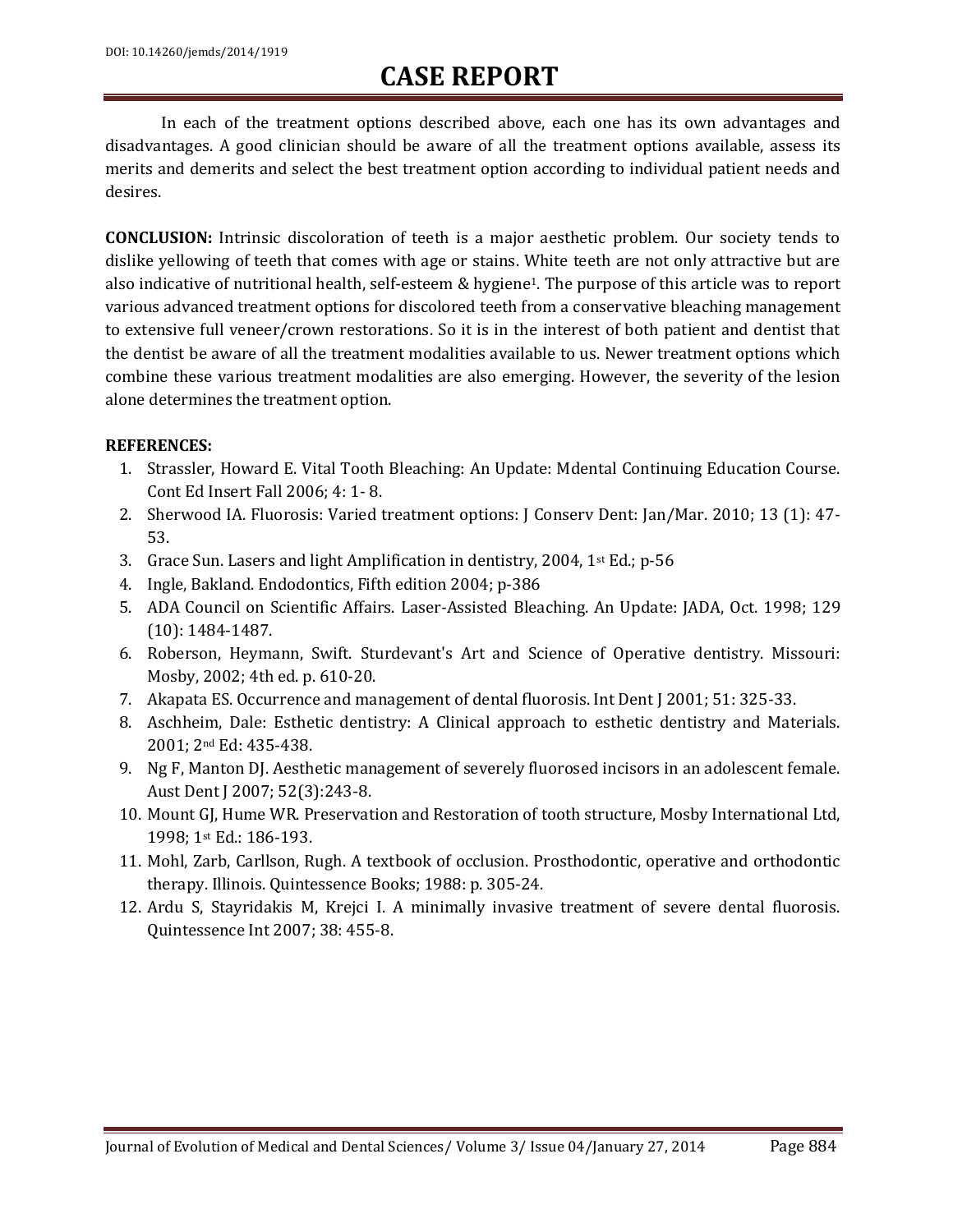